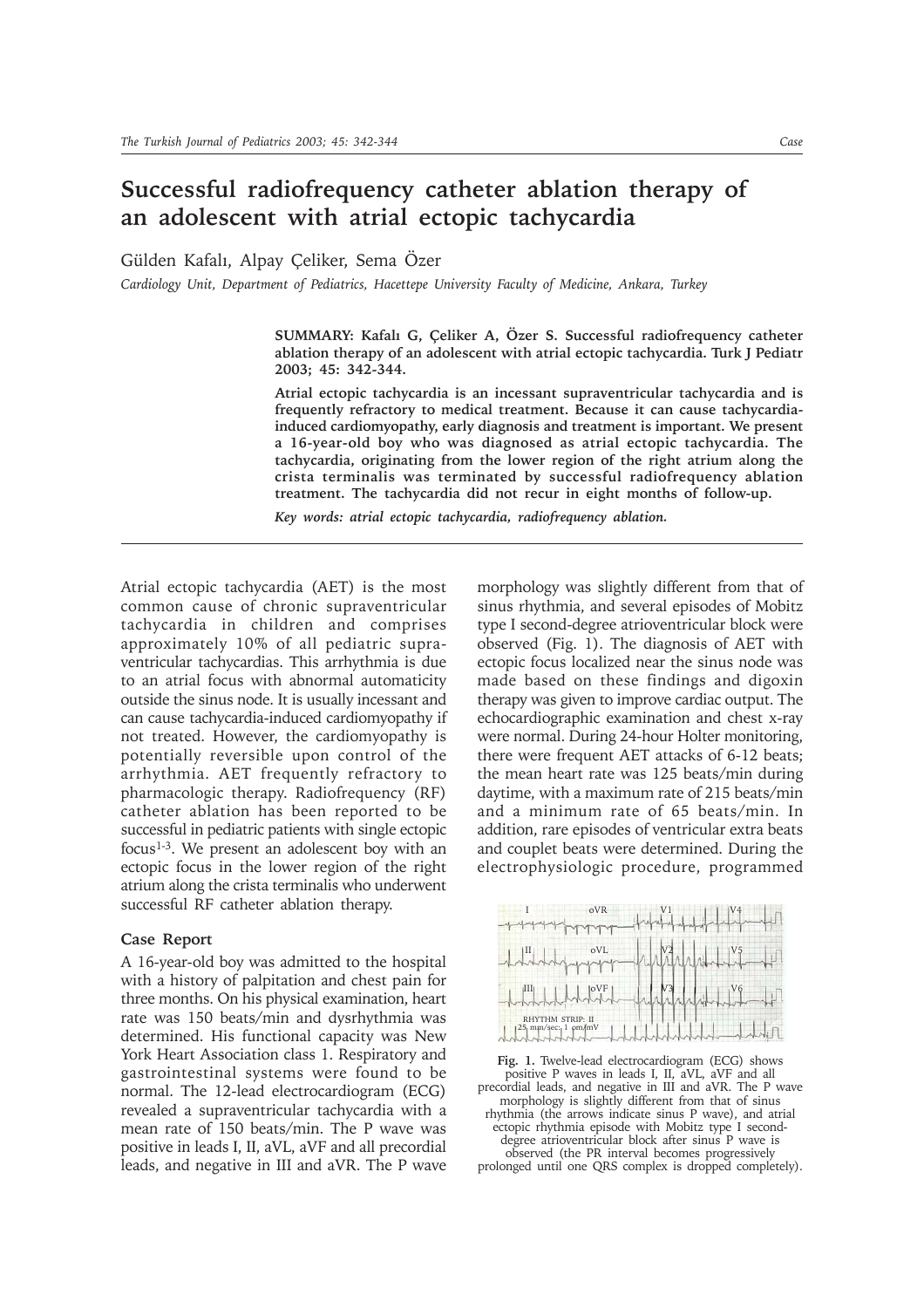electrical stimulation failed to terminate and reset the ongoing tachycardia. The earliest localatrial activation potential during tachycardia was recorded from the mapping/ablation catheter in the lower region of the right atrium along the crista terminalis. The electrogram recorded at this ectopic focus preceded the upper region of the right atrium by 34 milliseconds (Fig. 2). Application of RF ablation at this site resulted in tachycardia termination. After RF ablation, the record of atrial activation at the region of the sinus node started earlier than of ectopic focus (Fig. 3). Procedure duration was two hours and radiation exposure 43 minutes. No complications were observed during or after the procedure. During a follow-up of eight months, the patient was asymptomatic and repeat control electrocardiograms revealed a sinus rhythm.



**Fig. 2.** Intracardiac electrocardiogram recordings from high right atrium (HRA proximal and distal), low right atrium (LRA proximal, distal, 3-4, 5-6, 7-8) and radiofrequency ablation catheter. The earliest local atrial activation potential was recorded from the mapping catheter in the lower region of the right atrium along the crista terminalis. The electrogram recorded at this ectopic focus preceded the upper region of the right atrium by 34 milliseconds.



**Fig. 3.** Application of radiofrequency ablation at this site resulted in tachycardia termination. After RF ablation, the record of atrial activation at the region of sinus node started earlier than that of ectopic focus.

## **Discussion**

Atrial ectopic tachycardia is insidious and symptoms may be absent or minimal until findings of congestive heart failure due to secondary cardiomyopathy appear. Complaints related to dilated cardiomyopathy are observed in over 50% of cases. Tachycardia rates are usually between  $120-300$  bpm<sup>1-4</sup>. Our patient had only symptoms of palpitation and chest pain, but not cardiomyopathy. In children, abnormal focus is more frequently located near the pulmonary veins or the right atrium appendage. The ectopic focus in our patient was determined in the lower region of the right atrium along the crista terminalis.

P-wave axis and morphology of AET is different from sinus P waves. However, differentiating a high right atrial AET from a sinus tachycardia secondary to idiopathic cardiomyopathy is difficult. Electrocardiographic records of AET often show warming-up (the rate increasing gradually) on initiation and cooling-down on termination. The rate of AET is faster than of sinus tachycardia. The presence of intermittent first or second degree atrioventricular (AV) block is more frequent in AET due to the PR interval of ectopic beats lengthening at faster atrial rates1,5,6. We distinguished sinus tachycardia in our patient by these findings (Fig. 1). Also, the permanent form of junctional reciprocating tachycardia (PJRT) which is an incessant form of supraventricular tachycardia and may produce cardiomyopathy if unrecognized, can be confused with an ectopic focus originating in the lower right atrium7. Both conditions may have negative P waves in II, III and aVF and be incessant. During invasive electrophysiologic evaluation, PJRT can be initiated and terminated with atrial pacing or premature atrial extrastimuli. AET may only be transiently suppressed (overdrive suppression) with rapid atrial pacing and also warms-up on initiation1,2. We did not consider PJRT in our patient because of positive P waves in II and aVF, and given the electrophysiologic properties.

If AET is detected without developing ventricular dysfunction, medical therapy may be preferred. Although digoxin, ß bloker and verapamil are unsuccessful in control of AET, they decrease ventricular speed and improve hemodynamics. Recently moricizine (Class IB antiarrhythmic agent), flecainide (Class IC), amiodarone and sotalol (Class III agents) have been found to be